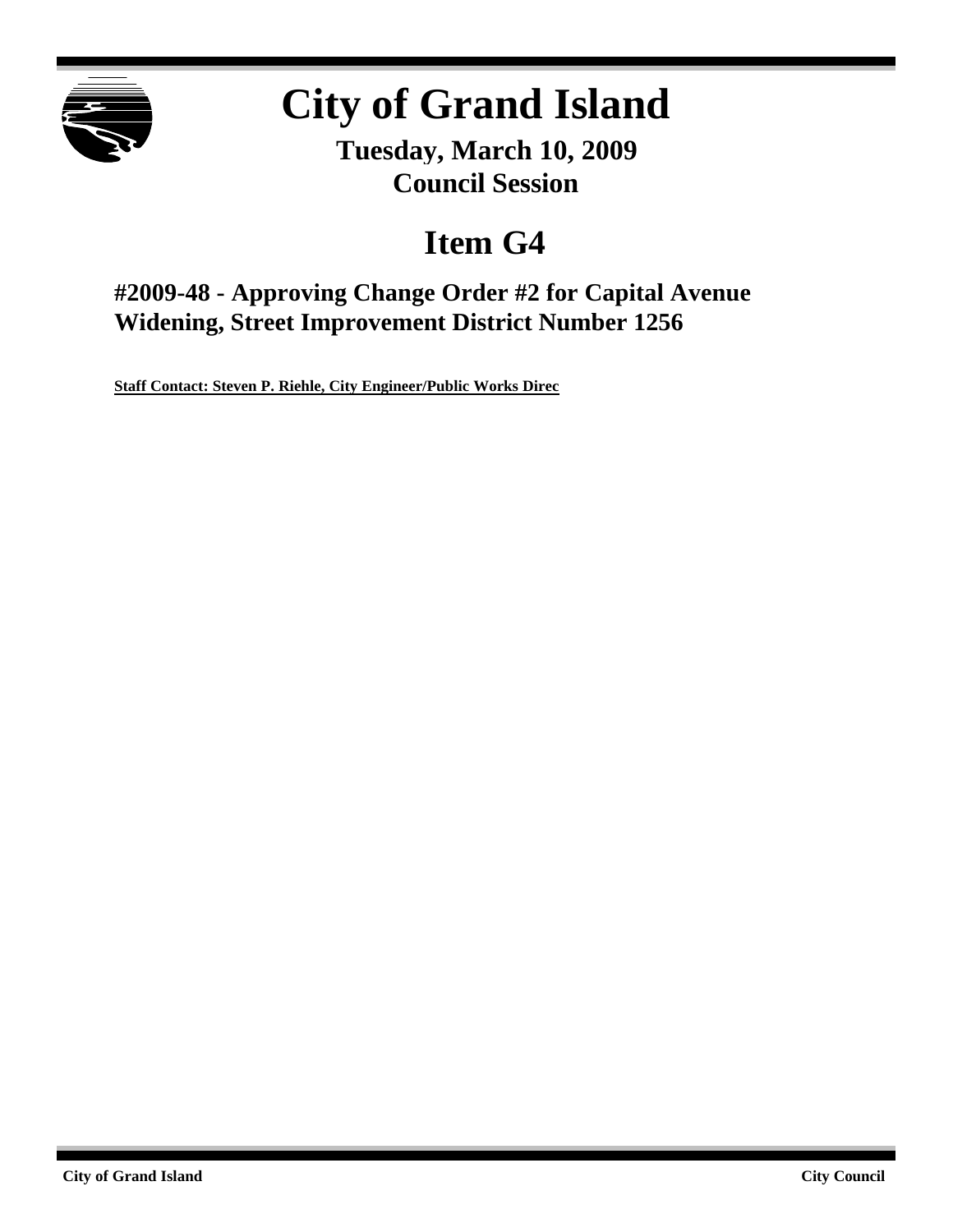# **Council Agenda Memo**

| <b>From:</b>    | Steven P. Riehle, Public Works Director                                                           |  |  |
|-----------------|---------------------------------------------------------------------------------------------------|--|--|
| <b>Meeting:</b> | March 10, 2009                                                                                    |  |  |
| Subject:        | Approving Change Order #2 for Capital Avenue<br>Widening, Street Improvement District Number 1256 |  |  |
| Item #'s:       | $G-4$                                                                                             |  |  |
| $Presenter(s):$ | Steven P. Riehle, Public Works Director                                                           |  |  |

## **Background**

Bids were opened for the Capital Avenue Widening Project on March 27, 2008. The council awarded the bid on May 13, 2008 and the contract was fully executed on May 20, 2008. Approximately 80% of the Capital Avenue Widening Project is being paid for using Federal and Surface Transportation Program dollars.

City Council approved Change Order #1 for the Capital Avenue Widening Project on August 12, 2008 in the amount of \$351,219.24, for a revised contract price of \$3,730,547.49.

## **Discussion**

Due to unforeseen work required by relocation of a fire hydrant at the Carleton Avenue intersection, the lowering of the Grand Island Mall water main, storm sewer modifications, sanitary force main tie-in restraints, existing power line clearance requirements and sanitary sewer manhole concrete inverts a second change order is being brought forward for council approval.

The approval of Change Order #2 for an amount of \$32,077.94 will result in a revised contract price of \$3,762,625.43.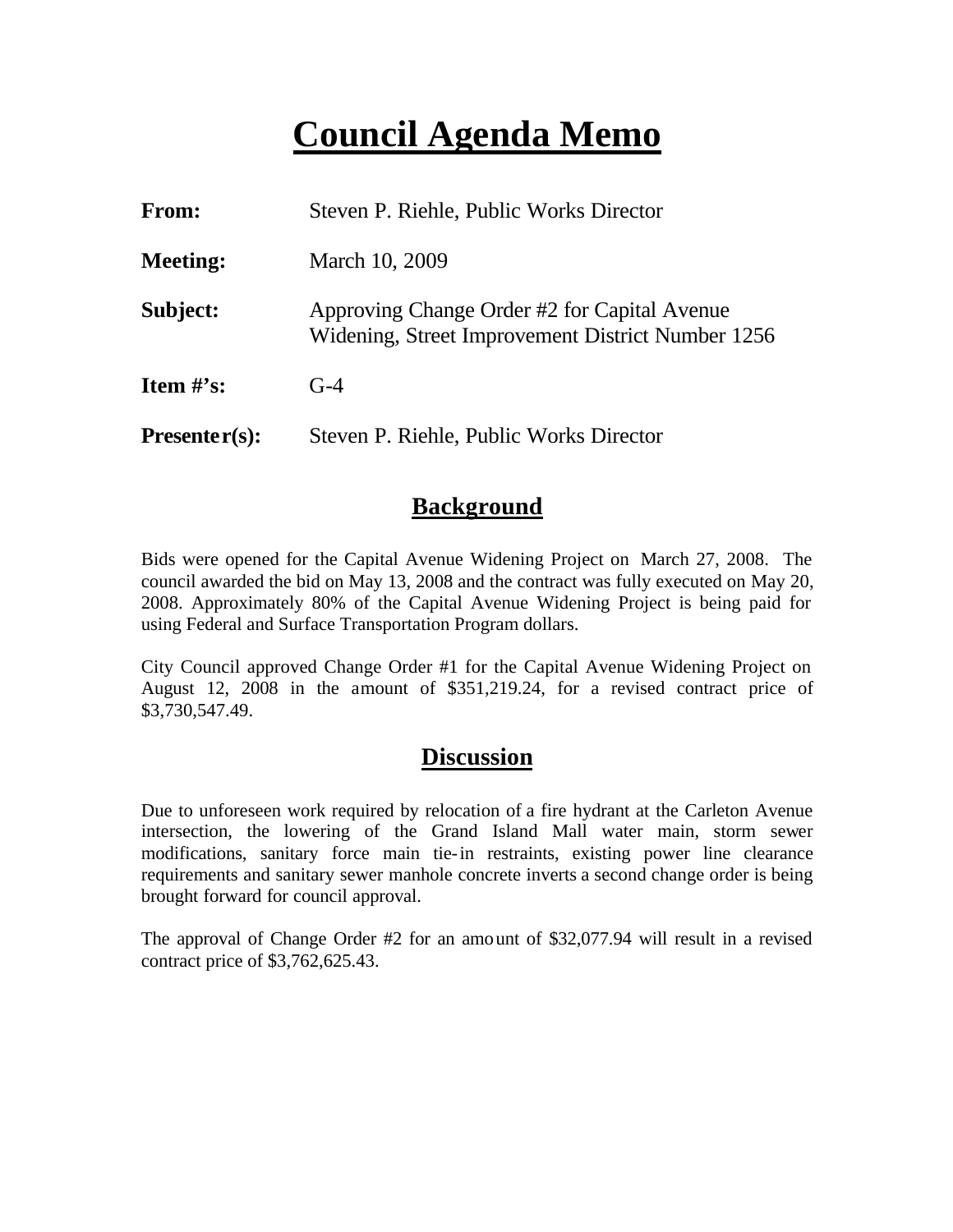# **Alternatives**

It appears that the Council has the following alternatives concerning the issue at hand. The Council may:

- 1. Move to approve
- 2. Refer the issue to a Committee<br>3. Postpone the issue to future date
- Postpone the issue to future date
- 4. Take no action on the issue

# **Recommendation**

Public Works Administration recommends that the Council approve Change Order #2 for Capital Avenue Widening, Street Improvement District Number 1256.

## **Sample Motion**

Move to approve Change Order #2.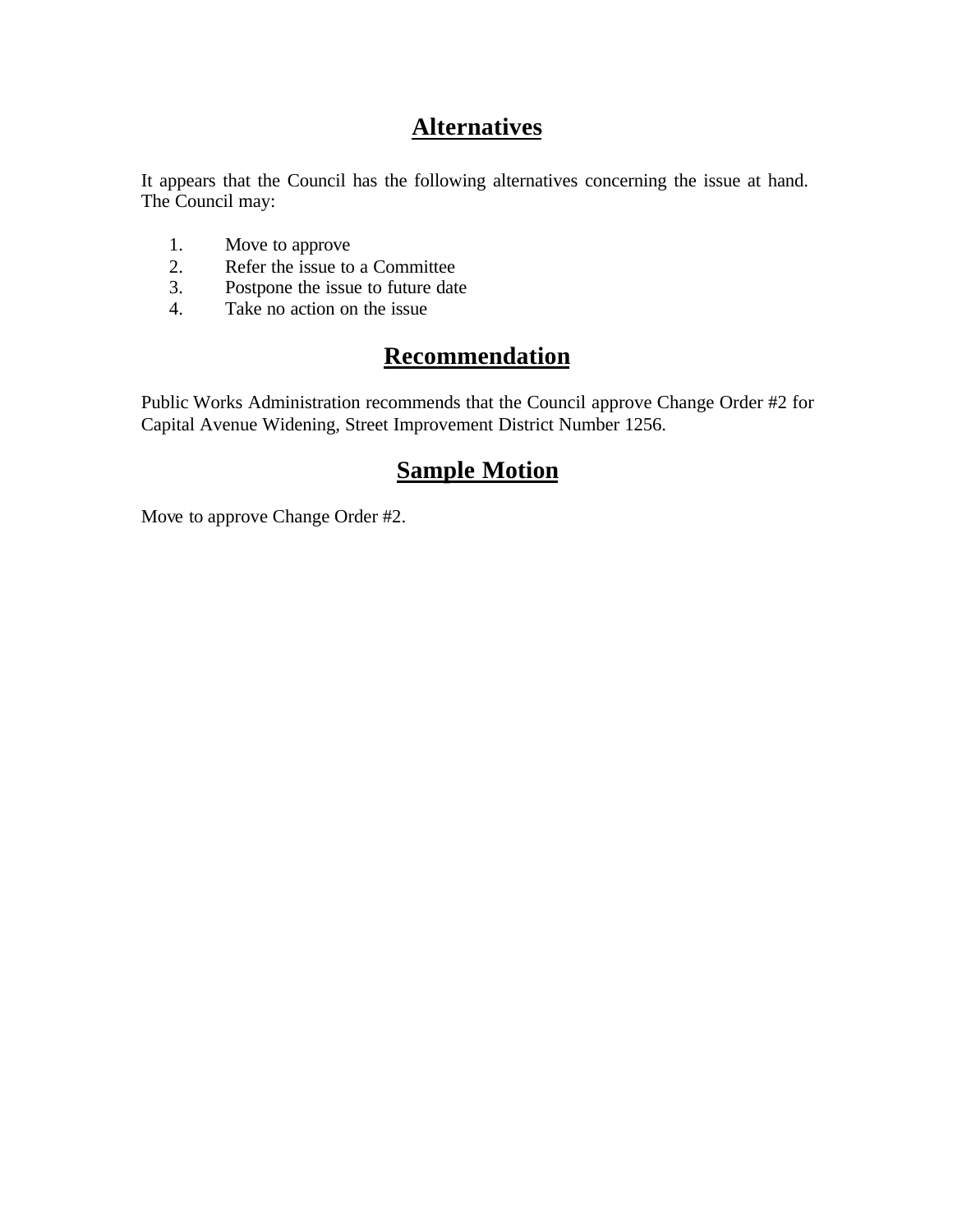#### **City of Grand Island CHANGE ORDER NUMBER 2**

**Grand Island, Nebraska 68801 Date of Issuance:** March 10, 2009

**PROJECT**: Capital Avenue Widening, Street Improvement District 1256

**CONTRACTOR:** The Diamond Engineering Company

#### **CONTRACT DATE:** May 20, 2008

#### **Item #1 & #2 -**

The fire hydrant in the northwest corner of Carleton Avenue was relocated and required some additional work to be done, which consists of a 30" fire hydrant extension and installation of 6" D.I. pipe.

#### **Item #3, #4, #5 & #6 -**

The lowering of the Grand Island Mall water main for the proposed storm sewer and sanitary force main required additional work to complete the water main reconstruction. A shoo-fly was constructed to maintain eastbound and westbound traffic on Capital Avenue. Since the existing valves leaked north and south of section of main to be lowered, a linestop was installed to make the connection to the south and then additional gate valves were installed to isolate the main for testing. Additional couplings were needed to tie back to the existing water main.

#### **Item #7 & #8 -**

At Diers Avenue detention cell, a proposed manhole was eliminated and a reinforced concrete pipe precast 45° bend was placed. This allowed for additional room for the construction of the future lift station.

#### **Item #9 -**

A flared end section is needed for the outlet pipe which drains the west side of Dairy Queen.

#### **Item #10 -**

Additional 12" bell joint restraints were added at the tie-in to the existing force main on the east end of the project.

#### **Item # 11 & #12 -**

The national electrical code requires an 8 foot clearance from existing power lines to street light poles. Some of the light poles will be buried an additional 4 feet in the ground to provide adequate clearance from the power lines. Some of the signal pole light extensions will be cut off, apply cold galvanizing & install larger pole cap and new luminaire arms to provide 8 foot clearance from the existing power line.

#### **Item #13 -**

The concrete inverts for the lift station bypass manholes 2, 3, and 4 will be completed as part of the construction. There were constructability concerns if the construction was completed later with the future lift station.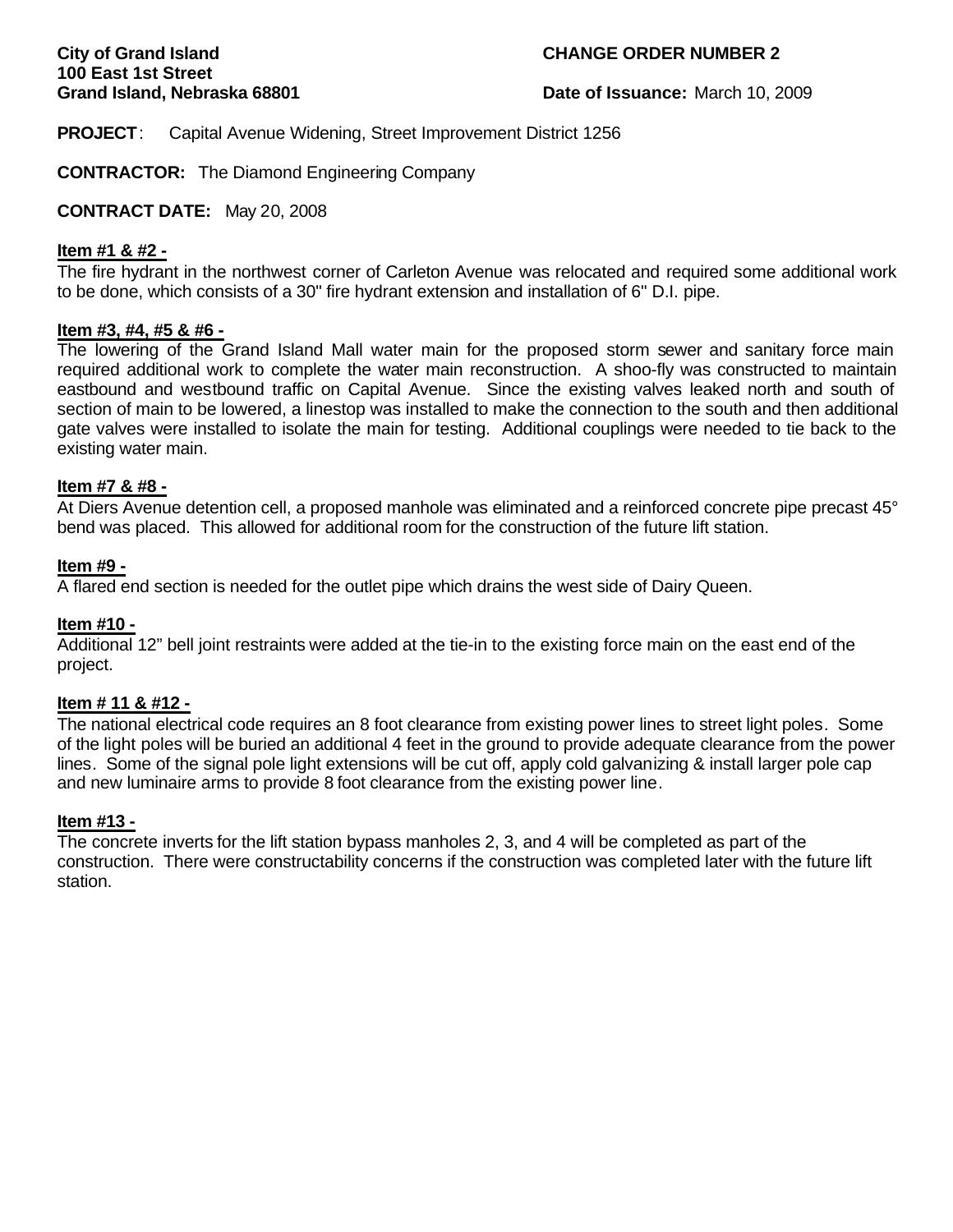The list of quantity's in Change Order No. 2 are:

|     | <b>Item # Description</b>           | Qty   | Unit | <b>Bid</b>    | Total           |
|-----|-------------------------------------|-------|------|---------------|-----------------|
| 1.  | 30" Fire Hydrant Extension          | 1.00  | each | \$1,271.21    | \$1,271.21      |
| 2.  | 6" D.I. Pipe                        | 18.00 | l.f. | \$<br>76.00   | \$1,368.00      |
| 3.  | 8" Gate Valve & Box                 | 2.00  | each | \$1,721.60    | \$3,443.20      |
| 4.  | 8" Ductile Iron Coupling            | 3.00  | each | \$401.32      | \$1,203.96      |
| 5.  | <b>Construct Shoo-fly</b>           | 1.00  | l.s. | \$2,538.83    | \$2,538.83      |
| 6.  | Install Linestop                    | 1.00  | l.s. | \$4,804.32    | \$4,804.32      |
| 7.  | <b>Build Storm Sewer Manhole</b>    | 1.00  | each | (\$3,270.00)  | (\$3,270.00)    |
| 8.  | 36" RCP Precast 45° Bend            | 1.00  | each | \$1,732.03    | \$1,732.03      |
| 9.  | 24" RCP Flared End Section          | 1.00  | each | 998.84<br>\$. | \$.<br>998.84   |
| 10. | 12" Bell Joint Restraint            | 3.00  | each | 505.85<br>\$  | \$1,517.55      |
| 11. | <b>Additional Light Pole Bury</b>   | 10.00 | each | 185.00<br>\$. | 1,850.00<br>\$. |
| 12. | Signal Pole Extension Modification  | 6.00  | each | \$1,070.00    | \$6,420.00      |
| 13. | <b>Concrete for Manhole Inverts</b> | 20.0  | c.y  | \$410.00      | \$8,200.00      |

**Total \$32,077.94**

The changes result in the following adjustment to the Contract Amount:

### **Approval Recommended:**

By\_\_\_\_\_\_\_\_\_\_\_\_\_\_\_\_\_\_\_\_\_\_\_\_\_\_\_\_\_\_\_\_\_\_\_\_\_\_\_

Steven P. Riehle, Public Works Director

Date and the contract of the contract of the contract of the contract of the contract of the contract of the contract of the contract of the contract of the contract of the contract of the contract of the contract of the c

 The Diamond Engineering Company\_\_\_\_\_ By\_\_\_\_\_\_\_\_\_\_\_\_\_\_\_\_\_\_\_\_\_\_\_\_\_\_\_\_\_\_\_\_\_ Contractor **Margaret Hornady, Mayor** Margaret Hornady, Mayor

By Attest:

### **The Above Change Order Accepted: Approved for the City of Grand Island:**

RaNae Edwards, City Clerk

Date Date**\_\_\_\_\_\_\_\_\_\_\_\_\_\_\_\_\_\_\_\_\_\_\_\_\_\_\_\_\_\_\_**